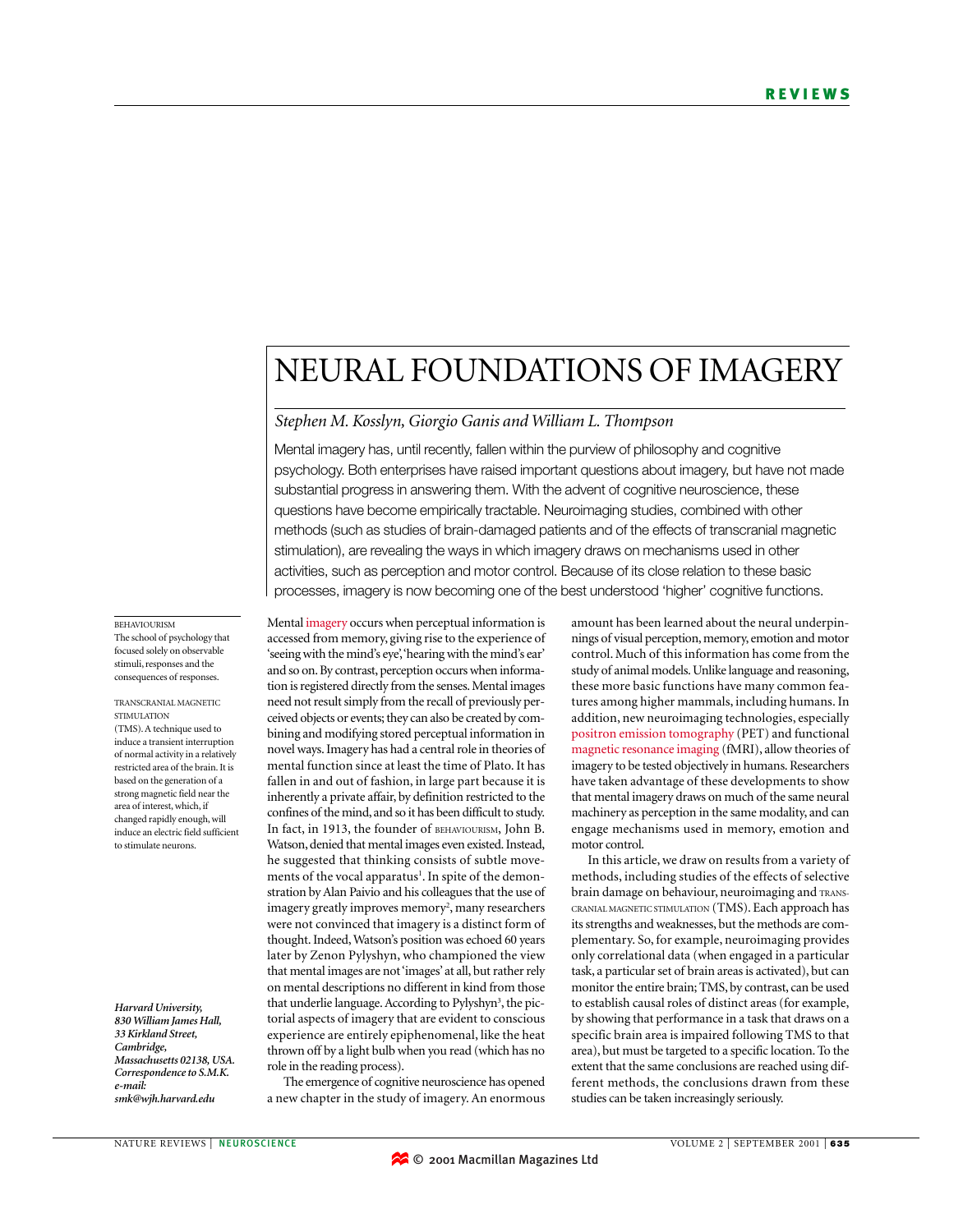We briefly review three main classes of research: evidence that imagery engages brain mechanisms that are used in perception and action; evidence that visual mental imagery engages even the earliest visual cortex (areas 17 and 18); and evidence that imagery engages mechanisms that control physiological processes such as heart rate and breathing, having effects much like those that occur with the corresponding perceptual stimuli.

# **Imagery, perception and action**

We begin with visual imagery, which is by far the most intensively studied modality, and then turn to auditory and motor imagery.

*Visual mental imagery.* More than 100 years ago, researchers described brain-damaged patients who had lost the ability to form visual mental images after they became blind (for review, see REF. 4; however, see also REF. 5). Methods from cognitive psychology have allowed researchers to characterize such deficits with increasing precision. For example, some patients have perceptual deficits in only one of the two main cortical visual functions. One major visual pathway runs from the occipital lobe down to the inferior temporal lobes (the ventral or 'object properties processing' pathway; see REF. 6); when damaged, the animal or person cannot easily recognize shape. The other main visual pathway runs from the occipital lobe to the posterior parietal lobes (the dorsal or 'spatial properties processing' pathway); when damaged, the animal or person cannot easily register location. The parallel deficits appear in imagery: damage to the ventral pathway disrupts the ability to visualize shape (as used, for example, to determine from memory whether George Washington had a beard), whereas damage to the dorsal pathway disrupts the ability to visualize locations (as used, for example, to indicate the locations of furniture in a room when your eyes are closed<sup>7</sup>). Indeed, very subtle deficits can occur in imagery that parallel the deficits found in perception. For example, some brain-damaged patients can no longer distinguish colours perceptually or in imagery<sup>8</sup>, and others can no longer distinguish faces perceptually or in imagery<sup>9</sup>.

However, although the deficits in imagery and perception often parallel each other, this is not always the case. In a seminal literature review and analysis, Farah showed that some patients have selective problems in generating images, even though they are able to recognize and identify perceptual stimuli<sup>4</sup>. In addition, patients have been reported who could visualize, but had impaired perception (for example, see REFS 10,11). In short, the results from research with brain-damaged patients indicate that visual mental imagery and visual perception share many mechanisms, but do not draw on identical processes. Although shape, location and surface characteristics are represented and interpreted in similar ways during both functions, the two differ in key ways: imagery, unlike perception, does not require lowlevel organizational processing, whereas perception, unlike imagery, does not require us to activate information in memory when the stimulus is not present. For a review of the relationship between imagery and

memory, as well as a discussion of intriguing hemispheric effects in imagery, see REF. 12.

The results of neuroimaging studies that compare imagery and perception have dovetailed nicely with those from studies of brain-damaged patients. One study, for example, found that of all the brain areas that were activated during perception and during imagery, approximately two-thirds were activated in both cases<sup>13</sup>. Presumably, lesions in the areas that are not activated in common produce the dissociations, in which imagery or perception is disrupted independently, whereas lesions in the areas that are activated in both cases produce the more frequently reported parallel deficits in imagery and perception.

Finally, studies of deficits following brain damage have underscored the fact that 'imagery'— like other cognitive functions — is not a single, undifferentiated ability. Rather, it is a collection of abilities, which can be disrupted independently. For example, some patients can make imagery judgements about the shape or colour of objects, but have difficulty imagining an object rotating (for example, when trying to decide whether the letter 'p' would be another letter when rotated through 180 degrees, or whether 'Z' would be another letter when rotated 90 degrees clockwise). Other patients have the reverse pattern of deficits. Indeed, when subjects perform different imagery tasks while their brain activity is monitored, different patterns of activation are observed. For example, when subjects mentally rotate patterns, their parietal lobes (often bilaterally) and right frontal lobes are, typically, strongly activated (for example, see REFS 14–18). By contrast, if they are asked to visualize previously memorized patterns of stripes and judge which are longer, wider and so on (all on the basis of their mental images, with eyes closed), these areas are not activated, but other areas in the occipital lobe and left association cortex are activated<sup>19</sup>.

Depending on the precise task, different sets of processes are activated<sup>20</sup>. Indeed, brain activation during mental imagery might vary according to the type of object that is visualized. Using fMRI, O'Craven and Kanwisher<sup>20</sup> found activation in the fusiform face area<sup>21</sup> (FFA) when subjects visualized faces. But when subjects visualized indoor or outdoor scenes depicting a spatial layout, these researchers found activation in the parahippocampal place area (PPA). There was no hint of activation of the PPA during face imagery, nor of the FFA during place imagery. These results are similar to what was observed when subjects actually perceived faces and places. The findings indicate that imagery and perception share very specific, specialized mechanisms.

*Auditory imagery.*Do the first three notes of the children's song *Three Blind Mice* ascend or descend? Most people report that they 'hear'the song in the process of deciding. Remarkably little research has addressed auditory imagery *per se*. Zatorre and Halpern<sup>22</sup> studied brain-damaged patients to discover whether specific brain areas are crucial for auditory imagery. They compared a group of patients who had had the left or right temporal lobe removed (for the treatment of otherwise intractable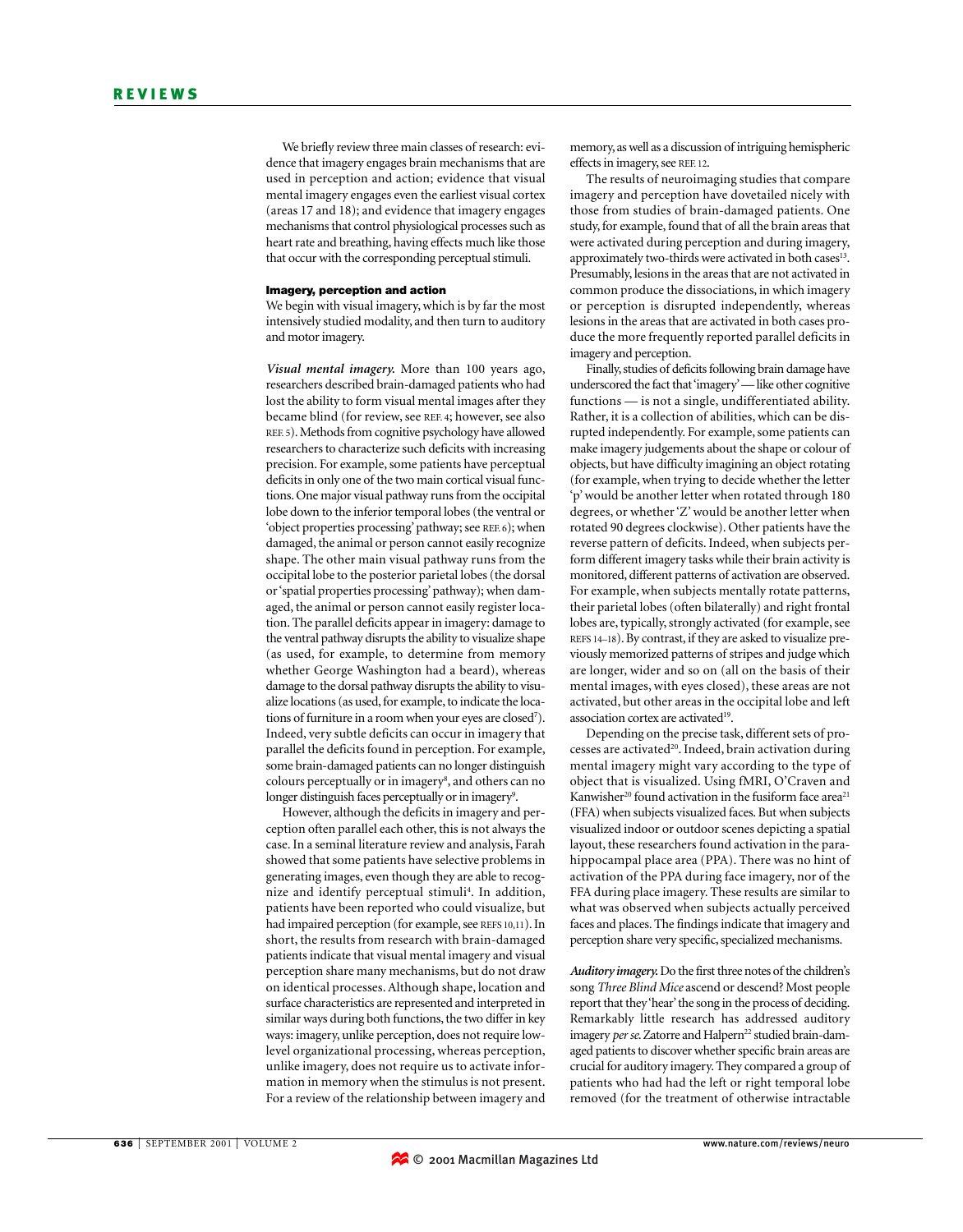



epilepsy), with otherwise similar control subjects. In one condition, the subjects heard a familiar song while also reading the lyrics, and judged which of two particular words had the higher pitch. In another condition, the subjects saw the lyrics and made the same judgements, but did not actually hear the song, and so had to rely on mental imagery. The patients with right temporal lesions were impaired in both conditions compared with both other groups.These findings show that at least some of the neural structures that are crucial for pitch discrimination during perception have a similar role during imagery.

Most neuroimaging research on auditory imagery has focused on imagery for music. Zatorre *et al.*<sup>23</sup> asked whether auditory imagery draws on the same mechanisms used in auditory perception. Their subjects either listened to songs and judged the relative pitch of pairs of words, or imagined hearing songs and made the same judgements. No auditory stimulation was present during the baseline condition, which required the subjects to judge the relative length of visually presented words. PET revealed that many of the same areas were activated in common in these tasks (FIG. 1), including bilateral associative auditory cortex, or Brodmann area (BA) 21/22 (in spite of the fact that the left temporal lobe has often been identified with the perception of language, and the right with music or environmental sounds), bilateral frontal cortex (BA 45/9 and 10/47), left parietal cortex (BA 40/7) and supplementary motor cortex (BA 6). The bilateral activation in associative auditory cortex observed in this study, in apparent contrast to the patient studies, might indicate that some of the activated areas were not essential to these tasks.

Indeed, in a subsequent study, Halpern and Zatorre<sup>24</sup> asked musically trained subjects to listen to the opening

notes of familiar (non-verbal) melodies and then to continue 'hearing the melody with the mind's ear'. Again using PET, they found activation in two regions of the right temporal lobe (the superior and inferior temporal cortex), which is consistent with their earlier study of brain-damaged patients; both of these areas are involved in storing and interpreting non-verbal sounds. Moreover, auditory imagery of a melody that required retrieval from memory also activated two right-hemisphere regions, in the frontal lobe and superior temporal gyrus (which is crucial for auditory perception). Finally, the supplementary motor area (SMA) was also activated by auditory imagery, regardless of whether the melody was retrieved or simply rehearsed online. This is interesting, because no overt behaviour was required. Halpern and Zatorre believe that stored movements are used in this sort of imagery; this makes sense for melodies, in which case we can subvocalize the tune as part of the process of retrieving the information.

Finally, Griffiths<sup>25</sup> reports a study of patients who became deaf and then hallucinated hearing music. These patients were neither psychotic nor beset with an obvious neurological problem, such as epilepsy. Griffiths was able to perform PET while the patients had such hallucinations, and found that the posterior temporal lobes, in the auditory cortex, were activated as well as the right basal ganglia, the cerebellum and the inferior frontal cortices.

In summary, auditory imagery appears to draw on most of the neural structures used in auditory perception. However, in contrast to visual imagery, in which the early visual cortex seems to be activated (see below), there is no evidence that the first auditory cortical area to receive input from the ears — area A1 — is activated during auditory imagery.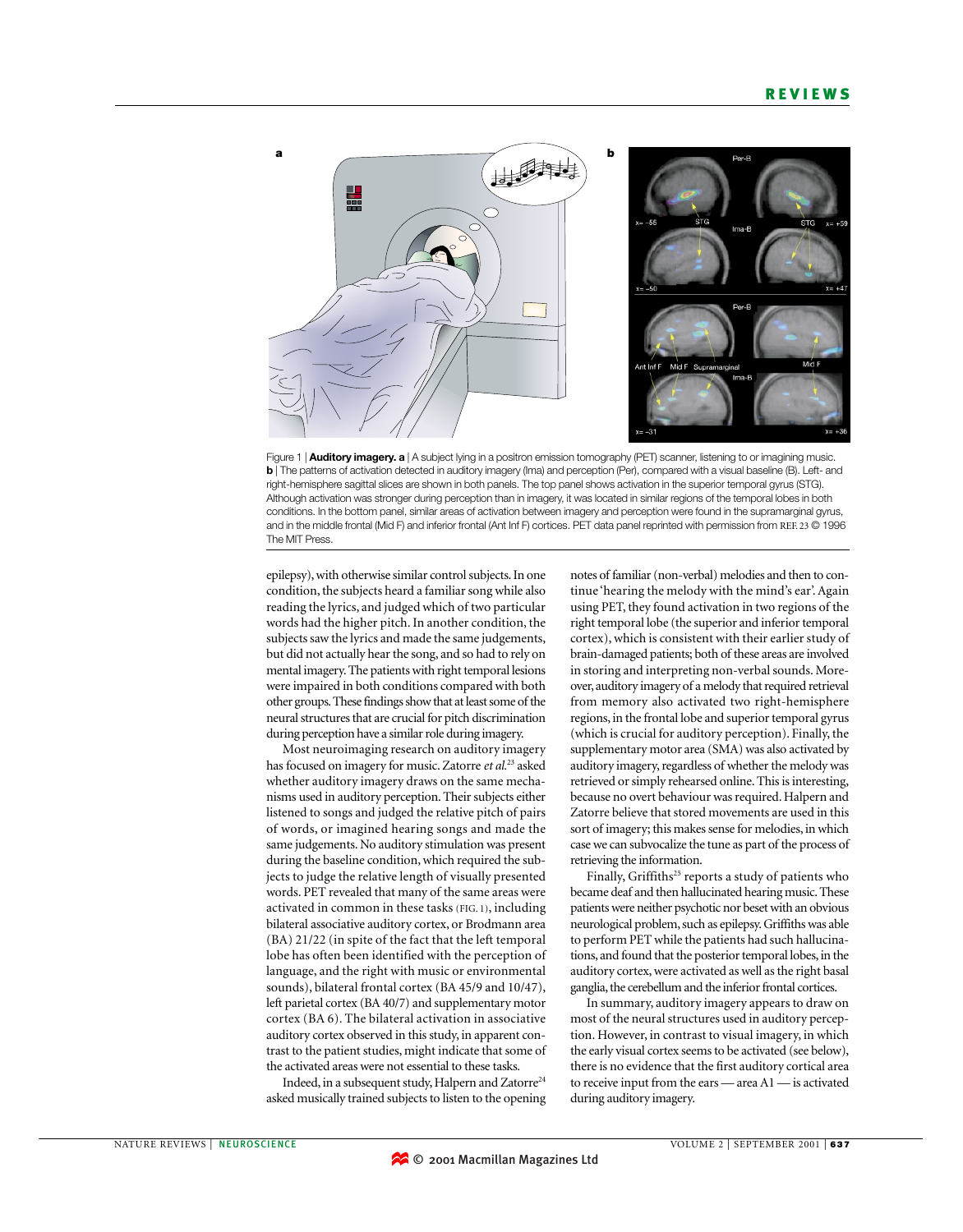# Box 1 | **Mirror neurons**

**A subpopulation of neurons in area F5 of the monkey brain (itself part of premotor cortex) responds selectively not only when the animal performs specific actions with the hand or mouth, but also when the animal observes the same actions being performed by another monkey (or human)**<sup>57</sup>**. Such neurons have been labelled 'mirror neurons'. Neuroimaging and transcranial magnetic stimulation (TMS) studies have shown that the human premotor cortex is activated when humans observe other people's actions (for example, see** REFS 58–62**), consistent with the existence of mirror neurons in the human brain. The likely homologue of area F5 in humans is Broca's area (typically characterized as being involved in speech production), which has prompted some authors to propose that the mirror neurons in humans might have a crucial role not only in imitation, but also in language acquisition. Mirror neurons might also be involved in motor imagery, consistent with the idea that people often transform images by imagining what they would see if the objects were manipulated in a specific way. For further discussion of mirror neurons, see** REF. 63 **in this issue of** *Nature Reviews Neuroscience***.**

> *Motor imagery.*When people are asked to imagine walking to a specific goal placed in front of them, and to indicate when they would have arrived, their estimates of transit time are remarkably similar to the actual time they subsequently require to walk that distance<sup>26</sup>. In such tasks, people report that they imagine moving. Many studies have now been carried out to investigate the neural bases of such motor imagery, and to distinguish motor imagery from purely visual imagery. Although visual imagery can often accompany motor imagery, researchers have documented that motor imagery relies on distinct mechanisms. Specifically, many researchers have shown that areas of cortex used in movement control also have a role in motor imagery. In a classic study, Georgopoulos et al.<sup>27</sup> recorded activity in individual neurons in the MOTOR STRIP of monkeys while the animals were planning to move a lever along a specific arc. They found that these neurons fired in a systematic sequence, depending on their orientation tuning. Specifically, at first, only neurons tuned for orientations near the starting position of the lever fired, followed by those tuned for orientations slightly farther along the trajectory and so on. All of this occurred before the animal actually began to move. However, these findings do not show that mental rotation occurs in the motor strip itself; it is possible that the computation takes place elsewhere in the brain (for example, in the posterior parietal lobes), and that the results of such computation are simply executed in the motor strip.

> Many neuroimaging studies of 'mental rotation' have been reported, all of which have shown that multiple brain areas are activated during mental rotation. For example, Richter *et al.*<sup>18</sup> measured brain activation with fMRI while subjects mentally rotated the three-dimensional multi-armed angular stimuli invented by Shepard and Metzler<sup>28</sup> (which look as if they had been constructed by gluing small cubes together to form the arms). Subjects were shown pairs of such shapes and asked to report whether the figures in each pair were the same or mirror reversed. Richter *et al.*<sup>18</sup> report that the superior parietal lobules (in both hemispheres) were activated during this task, as well as the premotor cortex (in both hemispheres), supplementary motor cortex and the left primary motor cortex.

Other neuroimaging studies have provided strong support for the role of motor processes in mental transformations. For example, Parsons *et al.*<sup>29</sup> showed subjects a picture of a hand, which could be rotated to various degrees; the pictures were presented in the left visual field (so the image was registered first by the right hemisphere) or in the right visual field (so the image was registered first by the left hemisphere). The subjects were asked to decide whether each picture showed a left or right hand. Parsons *et al.*<sup>29</sup> expected motor cortices to be activated in this task if subjects imagined rotating their own hand into congruence with the stimulus. Not only was the supplementary motor cortex activated bilaterally, but also the prefrontal and insular premotor areas were activated in the hemisphere contralateral to the stimulus handedness, indicating that subjects did, in fact, imagine the appropriate movements. Many other areas, including the frontal and parietal lobes, and basal ganglia and cerebellum, were active, as was area 17.

Is motor imagery used only to rotate parts of the body? Some researchers<sup>30–32</sup> have suggested that people often transform images by imagining what they would see if the objects were manipulated in a specific way (which might sometimes involve the operation of socalled 'mirror neurons'; see BOX 1). One PET study directly compared rotation of hands versus inanimate objects<sup>15</sup>, again using Shepard and Metzler's three-dimensional multi-armed stimuli28. The subjects compared pairs of drawings and decided whether they were identical or mirror images. In the experimental condition, the figures were presented at different relative orientations, and one had to be 'mentally rotated' into congruence with the other; in the baseline condition, the figures were presented at the same orientation, so no mental rotation was necessary. The comparison of the two conditions revealed which areas were activated specifically by mental rotation. The corresponding design was used for drawings of hands, but now the subjects decided whether the two hands in a pair were both left or both right, or whether one was a left hand and one a right hand.

In this study<sup>15</sup>, several motor areas were activated when subjects mentally rotated hands, including the primary motor cortex (area M1), premotor cortex and the posterior parietal lobe. None of the frontal motor areas was activated when objects were mentally rotated. However, Cohen et al.<sup>14</sup> used fMRI to study mental rotation of exactly the same inanimate objects, and found that the premotor cortex was activated in this task, but in only half of the subjects.

The fact that only some subjects had activation in a motor area during the mental rotation of inanimate objects indicates that there could be two strategies for performing such rotations. One strategy involves imagining what you would see if you manipulated an object; the other involves imagining what you would see if someone else (or an external force, such as a motor) manipulated an object. To test this idea, Kosslyn *et al.*<sup>33</sup> asked subjects to perform the same mental rotation task15, but with a twist: immediately before the task, the subjects either saw a wooden model of that type of stimulus (one not actually used in the task) being rotated by

MOTOR STRIP

Primary motor cortex (area M1). Part of the frontal lobe, which is used to control fine-grained movements.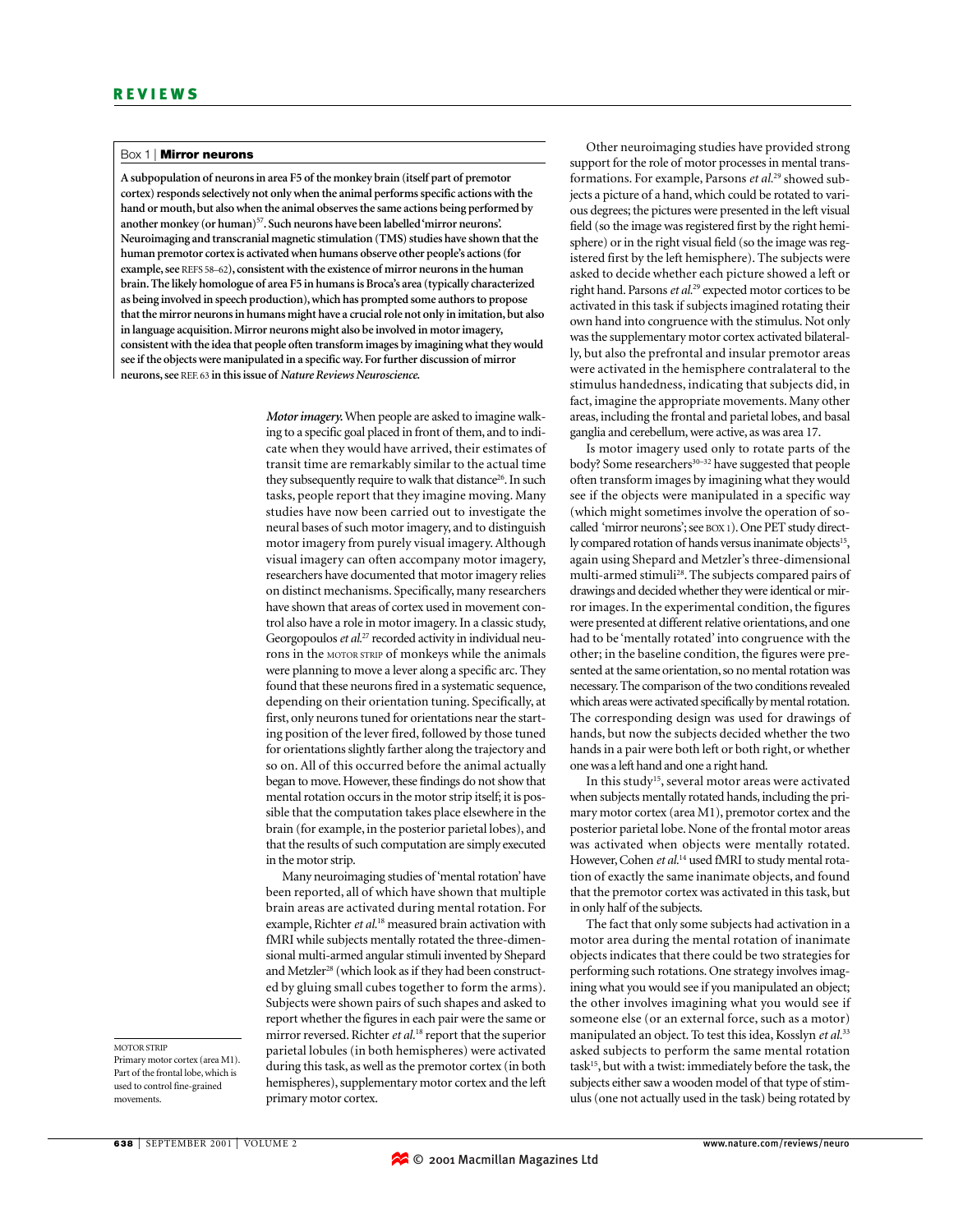an electric motor, or physically turned the stimulus themselves. They were told that during the task they should imagine the stimuli being rotated just as they had seen the model rotate at the outset. In this experiment, area M1 was activated when subjects mentally rotated stimuli after having themselves physically rotated the stimulus (and then imagined themselves doing so), but not when they saw the electric motor rotating the stimulus at the outset (FIG. 2).

The results show that imagining oneself manipulating an object is one way in which the mental transformation of objects in general (not just body parts) can take place; furthermore, they show that humans can voluntarily adopt this strategy, or use a strategy in which they imagine what they would see if an external force transformed an object.

Finally, we can ask whether the primary motor cortex has a functional role in allowing subjects to manipulate objects in images. It is possible that the actual computation is taking place in another area that incidentally activates the primary motor cortex. To test this hypothesis, Ganis *et al.*<sup>34</sup> disrupted function in the left primary motor cortex by administering TMS while subjects mentally rotated pictures of hands and feet (with the tobe-rotated stimulus appearing in the right visual field). The TMS was time-locked so that it disrupted neural processing only a specific amount of time after the stimulus appeared. Subjects required more time to perform this task if a single magnetic pulse was delivered to the motor strip (roughly over the 'hand area') 650 ms after the stimuli were presented (but not at the other temporal delays tested); moreover, rotation of hands was impaired more than rotation of feet, as expected if this area is specialized for controlling the hand. Within the limits of the spatial resolution afforded by the TMS technique, these results indicate that activation in this area reflects processing used to perform the task. However, we cannot say whether this area is the main site of processing, or relays information that is computed elsewhere in the brain.

So, mental imagery can engage the motor system. This finding could help to explain why 'mental practise' can improve actual performance<sup>35-37</sup>. In this case, imagining making movements might not only exercise the relevant brain areas, but also build associations among processes implemented in different areas, which in turn facilitate complex performance.

#### **Imagery and early visual cortex**

Much research on the neural bases of visual imagery focuses on whether early visual cortex is activated during imagery. The early visual cortex comprises areas 17 and 18, the first two cortical areas to receive input from the eyes. Researchers have asked whether visual imagery activates these early areas for three main reasons. First, these areas are topographically organized: they preserve (roughly) the local spatial geometry of the retina, so patterns of activation in them depict shape. If these areas are activated during imagery, and such activation has a functional role, this would be evidence that imagery relies on representations that depict information, not







describe it. (In other words, this would be evidence that mental imagery relies on actual images.) Second, such findings could not be explained solely by 'tacit knowledge' stored as descriptions, which Pylyshyn<sup>38</sup> used to explain away the findings from earlier behavioural experiments that attempted to show that imagery relies on depictive representations. According to this view, subjects in imagery experiments could have unconsciously tried to imitate what they thought they would have done in the corresponding perceptual situation (for example, by taking more time to scan farther distances across an imaged scene). But such tacit knowledge,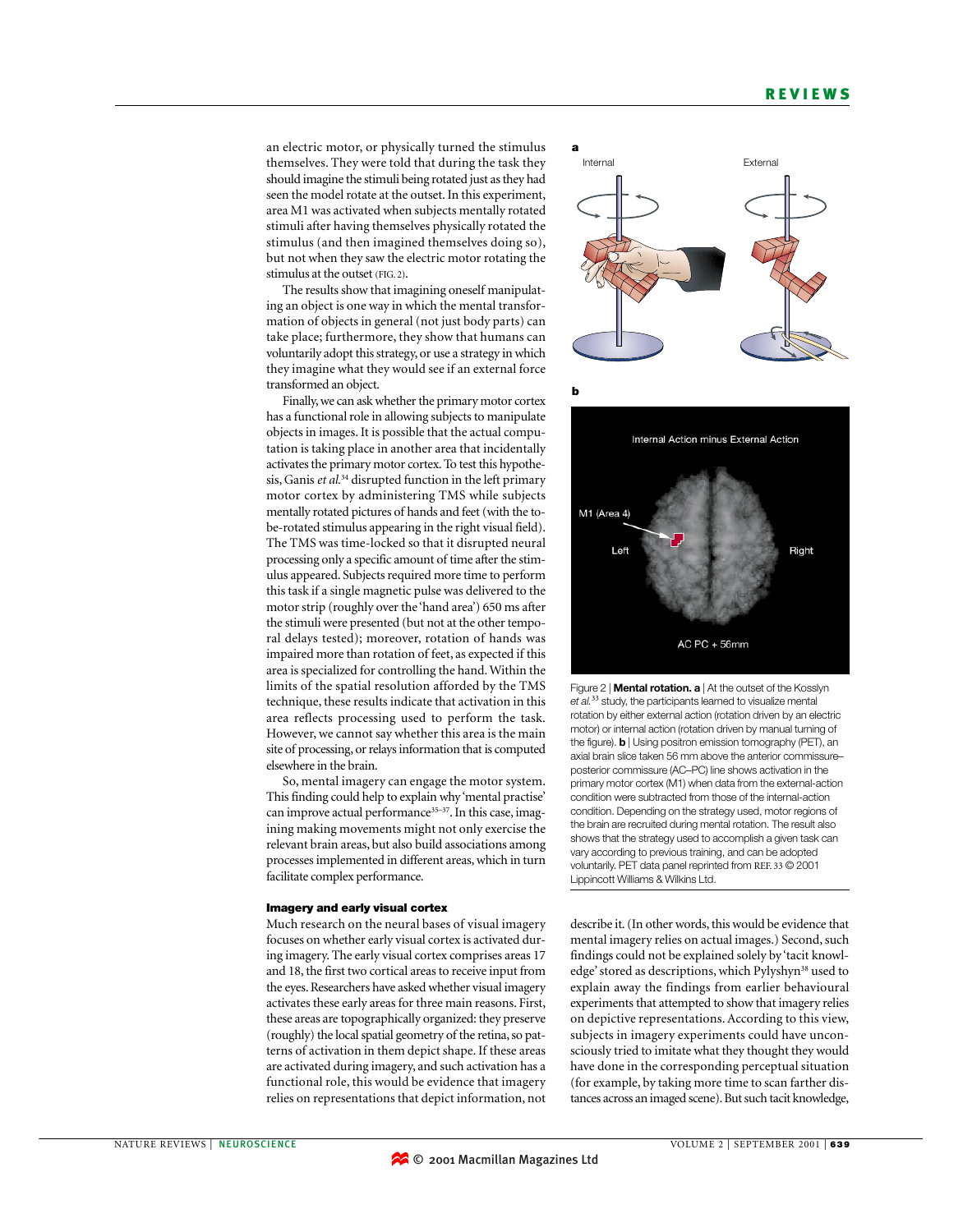

Figure 3 | **Area 17 is involved in visual imagery.** Before the imagery condition, the participants memorized the stimulus display. They also learned which quadrants were labelled by the numbers 1, 2, 3 and 4. During the imagery task, the participants visualized the entire display, and then listened for the cue to compare two quadrants on a specific dimension. Their task was to decide whether the stripes in the quadrant named first had a pattern that was greater on the named dimension (for example, longer stripes) than the stripes in the quadrant named second; if so, they were to press one button, if not, the other button. The participants were told that they should visualize the entire display and 'look' at the image to make the discrimination. Repetitive transcranial magnetic stimulation (rTMS) applied to the medial occipital cortex was performed using a magnetic stimulator and a figure-of-eight coil. During real rTMS, the centre of the coil targeted the tip of the calcarine fissure (note that the coil positions in the figure are shown for illustrative purposes only). During sham rTMS, the induced magnetic field did not enter the brain, although the touch on the scalp and the sound of the coil being activated were comparable to those in the real rTMS condition. Performance on the imagery task after rTMS is illustrated for each individual subject (*n* = 5); performance degraded (response times increased to a comparable degree) in the real rTMS condition in both perception and imagery. Behavioural data panel reprinted with permission from REF. 19 © 1999 American Association for the Advancement of Science.

stored as descriptions, would not explain why early visual cortex would be activated when subjects had their eyes closed during imagery. Third, if imagery can alter the activation of early visual cortex, this indicates that our beliefs and expectations can (at least under some circumstances) modulate what we actually see during perception. This finding would have clear-cut implications for the reliability of eyewitness testimony and, more generally, the veracity of visual memory.

More than 50 neuroimaging studies have examined activation in the early visual cortex (for review, see REF. 39). The studies used, in decreasing order of sensitivity, fMRI, PET and SINGLE-PHOTON EMISSION COMPUTED TOMOGRAPHY (SPECT). To our knowledge, 21 fMRI, 11 PET and two SPECT studies have reported activation in the early visual cortex during visual mental imagery, compared with three fMRI, 13 PET and seven SPECT studies that reported no such activation.

The following studies seem to provide the strongest support for activation in the early visual cortex during visual mental imagery. The subjects had their eyes closed during all of the neuroimaging tasks, so activation of the early visual cortex could not have been caused by seeing patterns. In one study, subjects were asked to visualize line drawings of objects at different sizes (as if they fit into boxes that were memorized before the PET scan)<sup>40</sup>. Not only was area 17 activated when compared with a control condition in which identical auditory cues were provided but no imagery was used, but also the specific locus of activation depended on the size of the imaged object. Even though the subjects' eyes were closed, the mere fact of visualizing an object at a larger size shifted

the activation to more anterior parts of the calcarine sulcus (the principal anatomical landmark of area 17), just as is found in perception proper<sup>41</sup>. This result was replicated by Tootell *et al.*<sup>42</sup> using fMRI with a precise method to localize area 17; there is no doubt that varying the size of objects in mental images shifts the locus of activation along area 17 in a way that resembles what occurs during perception.

Second, Klein *et al.*<sup>43</sup> used event-related fMRI to chart activation in area 17 when visual mental images were formed. They found clear activation in every subject, with a clear-cut temporal pattern: activation began about 2 s after an auditory cue to form an image, and peaked around 4–6 s later, before dropping off during the next 8 s or so. But does such activation have a functional role in imagery? In another study, illustrated in FIG. 3, subjects memorized four quadrants, each with black and white stripes (which varied in length, width, orientation and separation), and later had to visualize them and make subtle shape comparisons; for example, in identifying which set had longer or wider stripes<sup>19</sup>. PET scanning showed that area 17 was activated during this task. Moreover, when repetitive TMS was applied to area 17 before the task, every subject subsequently required more time to make these judgements than when repetitive TMS was applied so that it did not affect area 17. Indeed, the magnitude of the decrement in performance was the same when subjects had their eyes closed and visualized the stripes, as when they had their eyes open and made judgements based on visible stripes. This makes sense if area 17 is crucial in both the imagery and perceptual versions of the task. Indeed, Farah *et al.*<sup>44</sup> found that after

SINGLE-PHOTON EMISSION COMPUTED TOMOGRAPHY (SPECT). A method in which images are generated by using radionuclides that emit single photons of a given energy. Images are captured at multiple positions by rotating the sensor around the subject; the threedimensional distribution of radionuclides is then used to reconstruct the images. SPECT can be used to observe biochemical and physiological processes, as well as the size and volume of structures.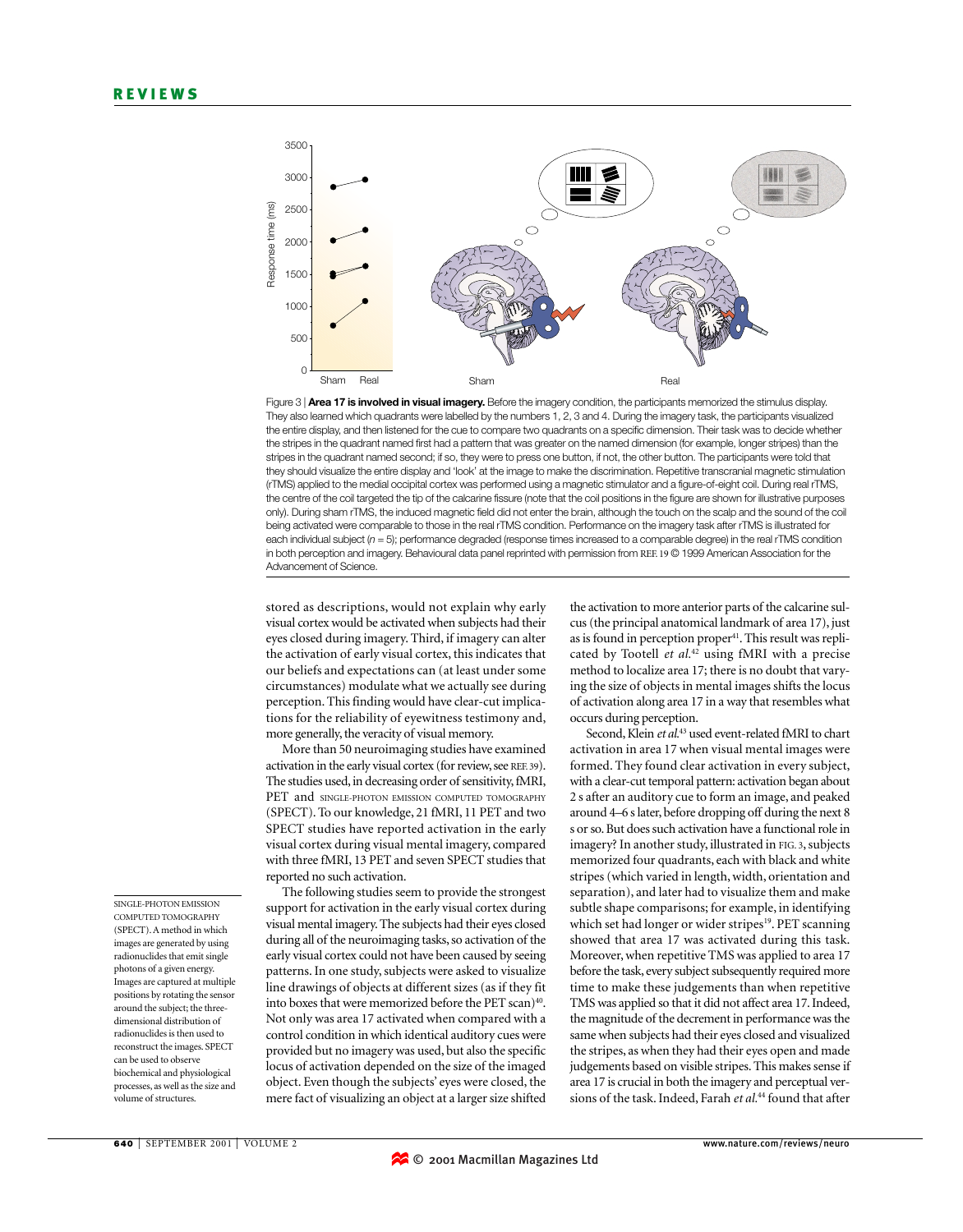one occipital lobe was surgically removed from a patient (as part of a medical treatment), the apparent horizontal extent of objects in images decreased by approximately half, as expected if each occipital lobe represents the contralateral part of space.

Finally, in another PET study, subjects closed their eyes and visualized named letters of the alphabet in upper case<sup>45</sup>. Four seconds after forming the image, they were asked to judge whether the letter had a specific characteristic (such as any curved lines); the response times and error rates were recorded while their brains were scanned. Not only were variations in the level of activation in area 17 significantly correlated with the time subjects required to make the judgements, but this correlation was present even after all other correlations between variations in regional cerebral blood flow and response time were statistically removed.

The results indicate that activation in area 17 is systematically related to spatial properties of the imaged object — if area 17 is impaired by TMS or brain damage, so is the use of visual imagery — and is not likely to be an artefact of activation in other areas that is transmitted incidentally (via neural connections) to area 17.

Given these positive results, why have so many studies failed to find activation in area 17? A meta-analysis that we recently completed (see also REF. 39) indicates that the sensitivity of the technique is important (note the proportion of fMRI studies that detected such activation versus those that did not, 21:3, compared with the corresponding proportion for the much less sensitive SPECT technique, 2:7). In addition, the metaanalysis revealed that if a task requires subjects to find a HIGH-RESOLUTION DETAIL in an image (such as by evaluating the shape of an animal's ears or comparing two similar sets of stripes), activation in early visual cortex is likely. If a task requires a spatial judgement (which might be mediated by the parietal lobe), activation is less likely. Many of the studies that did not report activation in early visual cortex used spatial tasks<sup>46-48</sup>. Finally, preliminary results of the meta-analysis indicate that the presence of light might facilitate visual mental imagery. If this result proves to be robust, it could provide important hints about the mechanisms of visual mental imagery; it is possible that light stimulates early visual cortex in a way that facilitates top–down processing during imagery.

A second puzzle is why some brain-damaged patients continue to have some use of imagery, in spite of the fact that early visual cortex has been severely damaged<sup>5</sup>. Probably the most straightforward account of this finding is that the early visual cortex is not necessary for all forms of visual imagery. Indeed, Crick and Koch<sup>49</sup> make a good case for the idea that the experience of visual perception does not arise from the early visual cortex, but from later areas that receive input from the earlier ones. The same is probably true in imagery: if later areas are activated in the absence of the appropriate immediate sensory input, we can experience visual imagery. However, such later areas do not make fine spatial variations accessible to later processes, and so we apparently need to reconstruct the local geometry in earlier areas

(which have much smaller RECEPTIVE FIELDS, and so higher resolution) if we are to extract fine-grained details from the imaged object.

# **Imagery: the world within**

The great behaviourist B. F. Skinner<sup>50</sup> wrote: "There is no evidence of the mental construction of images to be looked at or maps to be followed. The body responds to the world, at the point of contact; making copies would be a waste of time."We hope that we have convinced you that the first part of this claim is incorrect: images are in fact internal representations.We now briefly consider the second part: whether having such representations is a waste of time.

There is much evidence that imagery of emotional events activates the autonomic nervous system and (as is also evident in single-neuron recordings in humans) the amygdala. That is, visualizing an object has much the same effects on the body as actually seeing the object. For example, skin conductance increases, as do heart rate and breathing rate, when subjects view pictures of threatening objects<sup>51</sup>; and the same result occurs when they merely visualize the objects. Indeed, mental images of aversive stimuli activate the anterior insula $52$ , the principal cortical site of feedback from the autonomic nervous system. In addition, Kreiman, Koch and Fried<sup>53</sup> recorded from single cells in the human brain (hippocampus, amygdala, enthorinal cortex and parahippocampal gyrus) while subjects were shown pictures or formed mental images of those same pictures. Some of the cells that responded selectively when subjects viewed specific visual stimuli (for example, faces) also responded selectively when those same stimuli were visualized. Of particular interest, this pattern was seen in the amygdala, which is known to have a key role in certain emotions, especially fear and anger<sup>54,55</sup>. So, imagery can engage neural structures that are also engaged in perception, and those neural structures can, in turn, affect events in the body itself.

### **Conclusions**

Imagery is no longer seen as an awkward leftover from a previous, less rigorous age — a topic unfit for polite company. Rather, researchers agree that most of the neural processes that underlie like-modality perception are also used in imagery; and imagery, in many ways, can 'stand in' for (re-present, if you will) a perceptual stimulus or situation. Imagery not only engages the motor system, but also affects the body, much as can actual perceptual experience.

Nevertheless, many questions remain. For example, under what circumstances is the early sensory cortex recruited during imagery? Why is the early sensory cortex often recruited during visual mental imagery, but not during auditory imagery? Why do people differ so much in their imagery abilities? Does genetics affect some aspects of imagery more than others? How does semantic content in images engage specific mechanisms?

Unlike the situation even 20 years ago, questions such as these can now be answered. Indeed, the advent of additional technologies, such as DIFFUSE OPTICAL TOMOGRAPHY<sup>56</sup>

HIGH-RESOLUTION DETAIL A feature of a visual percept or image that requires high resolution (operationalized here as 0.5° of visual angle or less, as viewed from the subject's vantage point) to discern. A meta-analysis indicates that the early visual cortex is activated during visual mental imagery when the task requires the extraction of high-resolution details from a visualized stimulus.

# RECEPTIVE FIELD

The area of the sensory space in which stimulus presentation leads to the response of a particular sensory neuron.

DIFFUSE OPTICAL TOMOGRAPHY (DOT). A neuroimaging technique that uses arrays of lasers and detectors to measure changes in the absorption of near-infrared light caused by neural activation. The most widely used type of DOT measures changes in blood oxygenation caused by neural activity.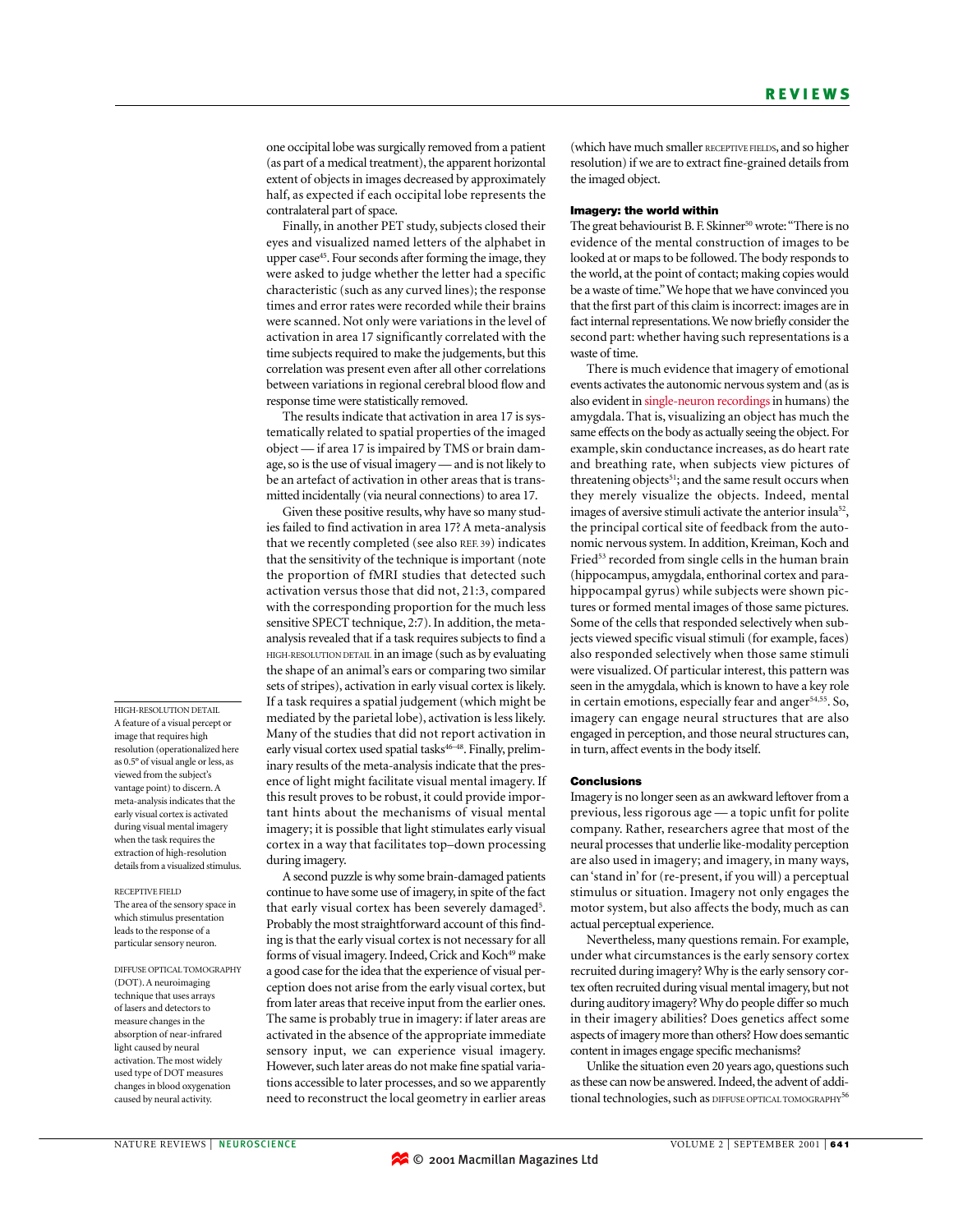(DOT), promises to facilitate studies of the neural bases of imagery. This technique is portable, very inexpensive, and more forgiving than fMRI when subjects move. It is also totally silent. The drawback is that it can only monitor cortical activity, and not even all of that. However, it can assess the lion's share of cortex, and will allow largescale individual-differences studies to be done. Such studies can relate differences in patterns of brain activation to

differences in performance, which should, in turn, tell us not only about what the brain is doing, but also about how and why people differ in their modes of thinking.

# **Links**

**MIT ENCYCLOPEDIA OF COGNITIVE SCIENCES Imagery | Positron emission tomography | Magnetic resonance imaging | Single-neuron recording**

- 1. Watson, J. B. Psychology as the behaviorist views it. *Psychol. Rev.* **20**, 158–177 (1913).
- 2. Paivio, A. *Imagery and Verbal Processes* (Holt, Rinehart and
- Winston, New York, 1971). Pylyshyn, Z. W. What the mind's eye tells the mind's brain: a
- critique of mental imagery. *Psychol. Bull*. **80**, 1–24 (1973). **This is a contemporary critique of visual mental imagery, which focuses on the necessity to have explicit, mechanistic theories. Findings from, and theories in, cognitive neuroscience address many of the concerns voiced here.**
- 4. Farah, M. J. The neurological basis of mental imagery: a componential analysis. *Cognition* **18**, 245–272 (1984). **This is a creative analysis of the perceptual and imagery abilities that are damaged and spared following brain damage. This analysis shows, without question, that imagery is not a single faculty, but is carried out by the joint operation of a set of processes.**
- 5. Chatterjee, A. & Southwood, M. H. Cortical blindness and
- visual imagery. *Neurology* **45**, 2189–2195 (1995). 6. Ungerleider, L. G. & Mishkin, M. in *Analysis of Visual Behavior* (eds Ingle, D. J., Goodale, M. A. & Mansfield, R. J. W.)
- 549–586 (MIT Press, Cambridge, Massachusetts, 1982). 7. Levine, D. N., Warach, J. & Farah, M. J. Two visual systems in mental imagery: dissociation of 'what' and 'where' in imagery disorders due to bilateral posterior cerebral lesions. *Neurology* **35**, 1010–1018 (1985).
- De Vreese, L. P. Two systems for colour-naming defects verbal disconnection vs colour imagery disorde *Neuropsychologia* **29**, 1–18 (1991).
- Young, A. W., Humphreys, G. W., Riddoch, M. J., Hellawell, D. J. & De Haan, E. H. Recognition impairments and face
- imagery. *Neuropsychologia* **32**, 693–702 (1994). 10. Behrmann, M., Winocur, G. & Moscovitch, M. Dissociation between mental imagery and object recognition in a braindamaged patient. *Nature* **359**, 636–637 (1992).
- 11. Jankowiak, J., Kinsbourne, M., Shalev, R. S. & Bachman, D. L. Preserved visual imagery and categorization in a case of associative visual agnosia. *J. Cogn. Neurosci*. **4**, 119–131 (1992).
- 12. Behrmann, M. The mind's eye mapped onto the brain's matter. *Curr. Dir. Psychol. Sci.* **9**, 50–54 (2000).
- 13. Kosslyn, S. M., Thompson, W. L. & Alpert, N. M. Neural systems shared by visual imagery and visual perception: a positron emission tomography study. *Neuroimage* **6**, .<br>320–334 (1997).
- 14. Cohen, M. S. *et al.* Changes in cortical activity during mental rotation: a mapping study using functional MRI. *Brain* **119**, 89–100 (1996).
- 15. Kosslyn, S. M., DiGirolamo, G., Thompson, W. L. & Alpert, N. M. Mental rotation of objects versus hands: neural mechanisms revealed by positron emission tomography. *Psychophysiology* **35**, 151–161 (1998).
- 16. Jordan, K., Heinze, H. J., Lutz, K., Kanowski, M. & Jancke, L. Cortical activations during the mental rotation of different visual objects. *Neuroimage* **13**, 143–152 (2001). 17. Ng, V. W. *et al.* Identifying rate-limiting nodes in large-scale
- cortical networks for visuospatial processing: an illustration using fMRI. *J. Cogn. Neurosci*. **13**, 537–545 (2001).
- 18. Richter, W. *et al.* Motor area activity during mental rotation studied by time-resolved single-trial fMRI. *J. Cogn. Neurosci.* **12**, 310–320 (2000).
- 19. Kosslyn, S. M. *et al.* The role of area 17 in visual imagery: convergent evidence from PET and rTMS. *Science* **284**, 167–170 (1999). **This study demonstrates that area 17 is activated during imagery, and that impairing the functioning of this area, in turn, impairs the performance of an imagery task, providing evidence that this area has a**
- **causal role in such processing.** 20. O'Craven, K. M. & Kanwisher, N. Mental imagery of faces and places activates corresponding stimulus-specific brain
- regions. *J. Cogn. Neurosci.* **12**, 1013–1023 (2000). 21. Kanwisher, N., McDermott, J. & Chun, M. M. The fusiform face area: a module in human extrastriate cortex specialized
- for face perception. *J. Neurosci.* **17**, 4302–4311 (1997). 22. Zatorre, R. J. & Halpern, A. R. Effect of unilateral temporallobe excision on perception and imagery of songs. *Neuropsychologia* **31**, 221–232 (1993).
- 23. Zatorre, R. J., Halpern, A. R., Perry, D. W., Meyer, E. & Evans, A. C. Hearing in the mind's ear: a PFT investigation of music imagery and perception. *J. Cogn. Neurosci.* **8**, 29–46 (1996). **Auditory imagery is in many ways analogous to visual imagery, but activates only 'higher level' brain areas, not early auditory cortex. The similarities and differences between the different modalities illuminate key facets of the underlying mechanisms of imagery.**
- 24. Halpern, A. R. & Zatorre, R. J. When that tune runs through your head: a PET investigation of auditory imagery for familiar melodies. *Cereb. Cortex* **9**, 697–704 (1999).
- 25. Griffiths, T. D. Musical hallucinosis in acquired deafness. Phenomenology and brain substrate. *Brain* **123**, 2065–2076  $(2000)$
- 26. Decety, J., Jeannerod, J. & Prablanc, C. The timing of mentally represented actions. *Behav. Brain Res.* **34**, 35–42 (1989).
- Georgopoulos, A. P., Lurito, J. T., Petrides, M., Schwartz, A. B. & Massey, J. T. Mental rotation of the neuronal population vector. *Science* **243**, 234–236 (1989).
- Shepard, R. N. & Metzler, J. Mental rotation of threedimensional objects. *Science* **171**, 701–703 (1971). **This is the classic — and in many ways still the best study of mental rotation. It is methodologically tight and reveals that rotation in the picture plane and in depth are equally easy, even though the stimuli are only pictures of three-dimensional objects.**
- 29. Parsons, L. M. *et al.* Use of implicit motor imagery for visual shape discrimination as revealed by PET. *Nature* **375**, 54–58 (1995).
- 30. Decety, J. Neural representation for action. *Rev. Neurosci.* **7**, 285–297 (1996).
- 31. Jeannerod, M. & Decety, J. Mental motor imagery: a window into the representational stages of action. *Curr. Opin. Neurobiol.* **5**, 727–732 (1995).
- 32. Jeannerod, M. The representing brain: neural correlates of motor intention and imagery. *Behav. Brain Sci.* **17**, 187–245 (1994).
- 33. Kosslyn, S. M., Thompson, W. L., Wraga, M. & Alpert, N. M. Imagining rotation by endogenous versus exogenous forces: distinct neural mechanisms. *Neuroreport* **12**, 2519–2525 (2001).
- Ganis, G., Keenan, J. P., Kosslyn, S. M. & Pascual-Leone, A. Transcranial magnetic stimulation of primary motor cortex affects mental rotation. *Cereb. Cortex* **10**, 175–180 (2000).
- 35. Driskell, J., Copper, C. & Moran, A. Does mental practice enhance performance? *J. Appl. Psychol.* **79**, 481–492 (1994).
- 36. Maring, J. R. Effects of mental practice on rate of skill acquisition. *Phys. Ther.* **70**, 165–172 (1990).
- 37. Weiss, T., Hansen, E., Rost, R. & Beyer, L. Mental practice of motor skills used in poststroke rehabilitation has own effects on central nervous activation. *Int. J. Neurosci.* **78**, 157–166 (1994).
- 38. Pylyshyn, Z. W. Psychological explanations and knowledgedependent processes. *Cognition* **10**, 267–274 (1981).
- 39. Thompson, W. L. & Kosslyn, S. M. in *Brain Mapping II: the Systems* (eds Toga, A. W. & Mazziotta, J. C.) 535–560 cademic, San Diego, 2000).

**This meta-analysis and review shows that different aspects of imagery tasks predict activation in early visual cortex (for example, the need to extract highresolution details), posterior parietal cortex (used in spatial tasks) and inferotemporal cortex (used in imagery tasks that do not require the extraction of high-resolution details).**

40. Kosslyn, S. M., Thompson, W. L., Kim, I. J. & Alpert, N. M. Topographical representations of mental images in primary visual cortex. *Nature* **378**, 496–498 (1995). **This study provides evidence that imagery not only activates early visual cortex, but activates such cortex selectively, depending on the properties of the**

**visualized object; specifically, objects that subtend different visual angles activate different parts of cortex, as is found in perception.**

- 41. Sereno, M. I. *et al.* Borders of multiple visual areas in humans revealed by functional magnetic resonance imaging. *Science* **268**, 889–893 (1995). **This paper is a landmark in the development of techniques to delineate topographically organized areas in the human brain; such techniques will no doubt prove to be increasingly important in the study**
- **of mental imagery.** 42. Tootell, R. B. H., Hadjikani, N. K., Mendola, J. D., Marrett, S. & Dale, A. M. From retinotopy to recognition: fMRI in human visual cortex. *Trends Cogn. Sci.* **2**, 174–183 (1998).
- 43. Klein, I., Paradis, A.-L., Poline, J.-B., Kosslyn, S. M. & Le Bihan, D. Transient activity in human calcarine cortex during visual imagery. *J. Cogn. Neurosci.* **12**, 15–23 (2000).
- 44. Farah, M. J., Soso, M. J. & Dasheiff, R. M. Visual angle of the mind's eye before and after unilateral occipital lobectomy*.*
- *J. Exp. Psychol. Hum. Percept. Perform.* **18**, 241–246 (1992). 45. Kosslyn, S. M., Thompson, W. L., Kim, I. J., Rauch, S. L. & Alpert, N. M. Individual differences in cerebral blood flow in area 17 predict the time to evaluate visualized letters. *J. Cogn. Neurosci.* **8**, 78–82 (1996).
- Mellet, E. et al. Neural correlates of topographic mental exploration: the impact of route versus survey perspective learning. *Neuroimage* **12**, 588–600 (2000).
- 47. Mellet, E. *et al.* Functional anatomy of spatial mental imagery generated from verbal instructions. *J. Neurosci.* **16**, 6504–6512 (1996).
- 48. Mellet, E., Tzourio N., Denis, M. & Mazoyer, B. A positron emission tomography study of visual and mental spatial exploration. *J. Cogn. Neurosci.* **4**, 433–445 (1995).
- 49. Crick, F. & Koch, C. Are we aware of neural activity in primary visual cortex? *Nature* **375**, 121–123 (1995).
- 50. Skinner, B. F. Why I am not a cognitive psychologist. *Behaviorism* **5**, 1–10 (1977).
- 51. Lang, P. J., Greenwald, M. K., Bradley, M. M. & Hamm, A. O. Looking at pictures: affective, facial, visceral, and behavioral reactions. *Psychophysiology* **30**, 261–273 (1993).
- 52. Kosslyn, S. M. *et al.* Neural effects of visualizing and perceiving aversive stimuli: a PET investigation. *Neuroreport* **7**, 1569–1576 (1996).
- 53. Kreiman, G., Koch, C. & Fried, I. Imagery neurons in the human brain. *Nature* **408**, 357–361 (2000).
- 54. LeDoux, J. E. Emotion: clues from the brain. *Annu. Rev. Psychol.* **46**, 209–235 (1995).
- 55. LeDoux, J. E. *The Emotional Brain: the Mysterious Underpinnings of Emotional Life* (Simon & Schuster, New York, 1996.)
- 56. Obrig, H. *et al.* Near-infrared spectroscopy: does it function in functional activation studies of the adult brain? *Int. J. Psychophysiol.* **35**, 125–142 (2000).
- 57. Rizzolatti, G., Luppino, G. & Matelli, M. The organization of the cortical motor system: new concept
- *Electroencephalogr. Clin. Neurophysiol.* **106**, 283–296 (1998). 58. Hari, R. *et al.* Activation of human primary motor cortex during action observation: a neuromagnetic study. *Proc.*
- *Natl Acad. Sci. USA* **95**, 15061–15065 (1998). 59. Grafton, S. T., Arbib, M. A., Fadiga, L. & Rizzolatti, G. Localization of grasp representations in humans by positron emission tomography. 2. Observation compared with
- imagination. *Exp. Brain Res*. **112**, 103–111 (1996). 60. Rizzolatti, G. *et al.* Localization of grasp representations in humans by PET: 1. Observation versus execution. *Exp. Brain Res*. **111**, 246–252 (1996).
- 61. Fadiga, L., Fogassi, L., Pavesi, G. & Rizzolatti, G. Motor facilitation during action observation: a magnetic stimulation study. *J. Neurophysiol.* **73**, 2608–2611 (1995).
- 62. Gangitano, M., Mottaghy, F. M. & Pascual-Leone, A. Phasespecific modulation of cortical motor output during
- movement observation. *Neuroreport* **12**, 1489–1492 (2001). 63. Rizzolatti, G., Fogassi, L. & Gallese, V. Neurophysiological mechanisms underlying the understanding and imitation of
	- action. *Nature Rev. Neurosci.* **2**, 661–670 (2001).